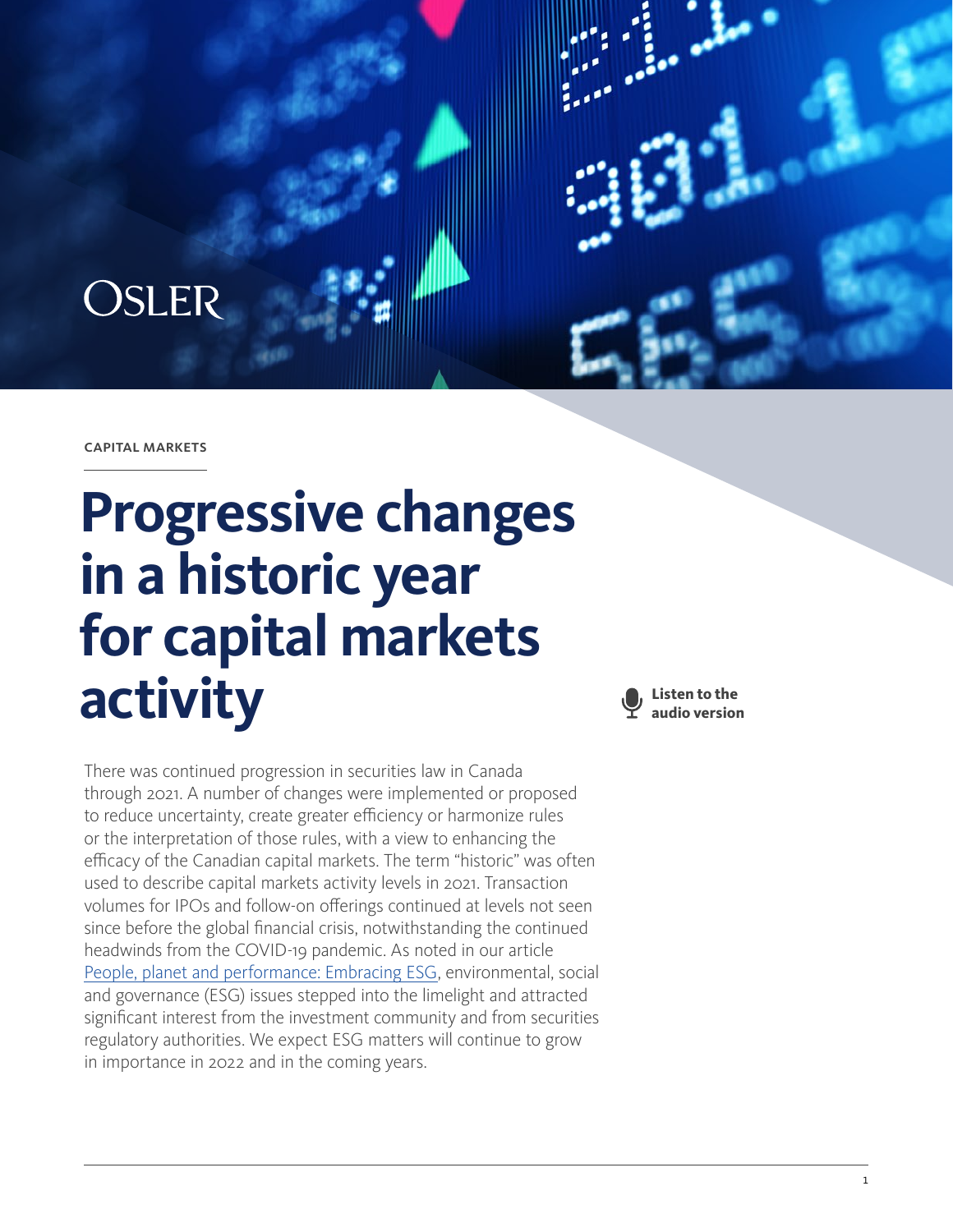The final report of the Ontario Capital Markets Modernization Taskforce (the Taskforce) was presented to the Government of Ontario in January 2021 and proposed a number of significant recommendations. In October 2021, the Ontario government followed through with its commitment to enact new legislation to implement the recommendations in the report and released for comment a draft of a new Capital Markets Act. The report was met with a mixture of praise and pushback and it remains to be seen how the Taskforce recommendations and a number of other proposed and ongoing policy initiatives will be addressed by the Ontario government and Canadian Securities Administrators (CSA) in the year ahead.

We discuss below the year's most notable capital markets regulatory developments. Additional related developments are included in our [Corporate governance in](https://legalyearinreview.ca/corporate-governance-in-transition/) [transition](https://legalyearinreview.ca/corporate-governance-in-transition/) and [Decoding crypto – Providing regulatory clarity to cryptoasset](https://legalyearinreview.ca/decoding-crypto-providing-regulatory-clarity-to-cryptoasset-businesses/) [businesses](https://legalyearinreview.ca/decoding-crypto-providing-regulatory-clarity-to-cryptoasset-businesses/) articles.

## Securities law and regulation

1. The impact of COVID-19 on capital markets

As pandemic-related restrictions began to ease and people began slowly returning to the way things were at the start of 2020, Canadian securities regulators continued to monitor the impact of the COVID-19 pandemic on issuers and investors. Filing deadline extensions granted by both securities regulatory authorities and stock exchanges in the early days of the pandemic in 2020 expired and issuers were required to make ordinary course filings on schedule. Regulatory authorities focused on the need for specific disclosures from issuers about the impact of the pandemic on their business, operations and capital, as well as clear disclosure of potential risks to the issuer from the continuation of the pandemic.

In February 2021, the CSA [published](https://www.osc.ca/sites/default/files/2021-02/csa_20210225_51-362_staff-review-covid19.pdf) the results of their targeted review of the impact of COVID-19 on issuers' businesses, finding that a majority of issuers had provided detailed, quality disclosure. The CSA further highlighted their expectation that issuers will tailor their disclosure to the specific challenges, risks and financial impacts that they are experiencing due to the COVID-19 pandemic. An [OSC study](https://www.osc.ca/en/news-events/news/osc-study-finds-pandemic-has-significant-impact-retail-investors) also discussed the significant impact on retail investors from the pandemic.

2. Capital markets changes on the horizon? The Ontario Capital Markets Modernization Taskforce reports

On January 22, 2021, the Taskforce [published its final report](https://www.ontario.ca/document/capital-markets-modernization-taskforce-final-report-january-2021) (the Final Report). The Final Report outlined a broad range of recommendations in response to the Taskforce's mandate to "review the current status of Ontario's capital markets" that are intended to modernize and enhance the efficiency and competitiveness of Ontario's capital markets. The publication of the Final Report followed the release of the July 9, 2020 consultation report, on which the Taskforce sought public comment during the summer of 2020.

It remains to be seen how broadly the recommendations will be implemented and we expect relatively slow progress over the coming years as the Ontario government works with regulators in the other Canadian jurisdictions.

It remains to be seen how broadly the recommendations will be implemented and we expect relatively slow progress over the coming years as the Ontario government works with regulators in the other Canadian jurisdictions.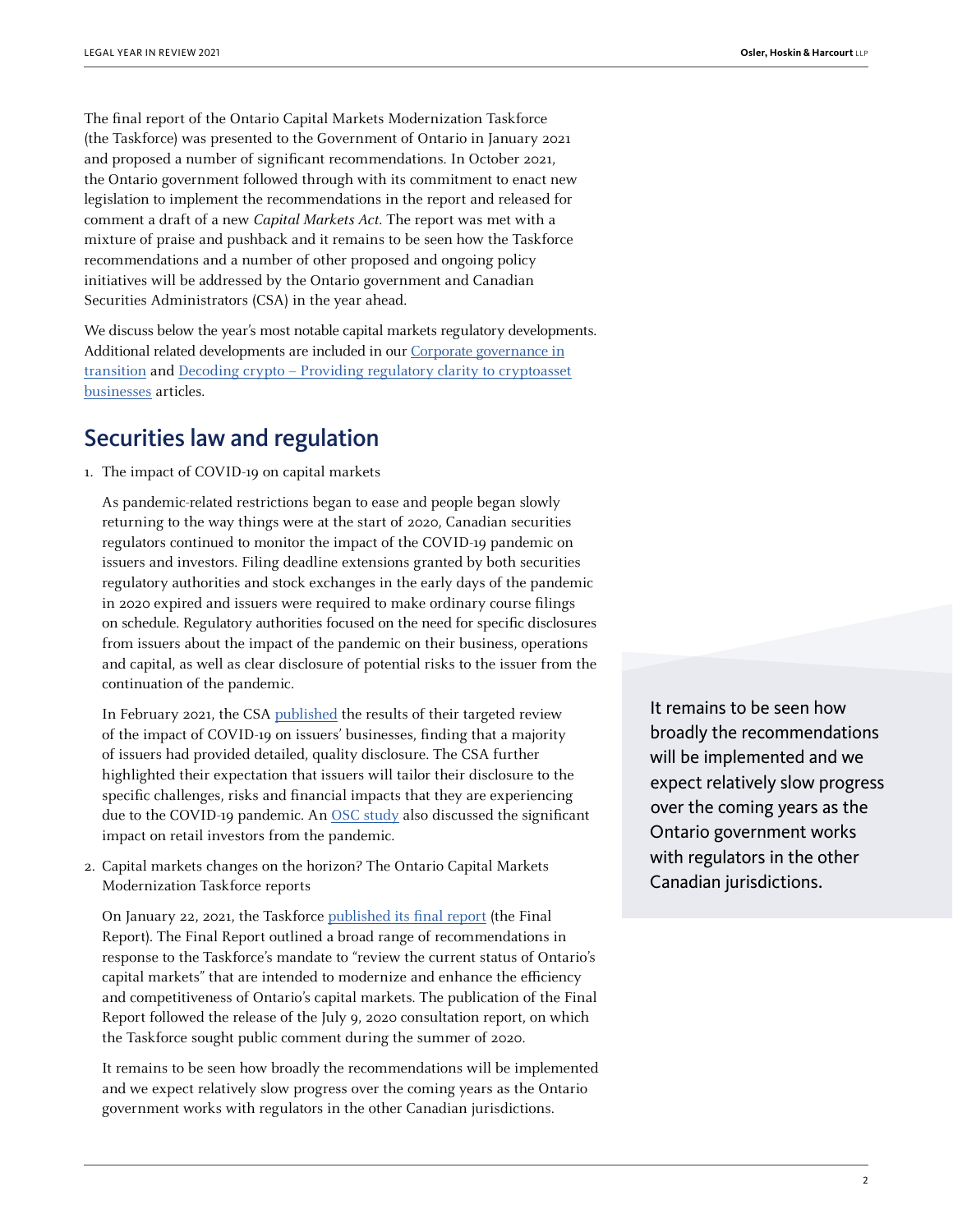Shortly after its publication, the other CSA jurisdictions [published their](https://www.securities-administrators.ca/news/canadian-securities-regulators-respond-to-the-modernization-taskforce-final-report-and-encourage-a-harmonized-regulatory-system-that-protects-investors-and-reduces-unnecessary-burden/) [response](https://www.securities-administrators.ca/news/canadian-securities-regulators-respond-to-the-modernization-taskforce-final-report-and-encourage-a-harmonized-regulatory-system-that-protects-investors-and-reduces-unnecessary-burden/) to the Final Report, suggesting that policy work should be developed and implemented only following national consultation and encouraging Ontario to adopt the Passport System.

For more details on the Final Report, refer to our blog post on osler.com, [Ontario Capital Markets Modernization Taskforce Final Report: A set of](https://www.osler.com/en/blogs/risk/february-2021/ontario-capital-markets-modernization-taskforce-final-report-a-set-of-thoughtful-ideas-or-a-bluepri) [thoughtful ideas or a blueprint for change?](https://www.osler.com/en/blogs/risk/february-2021/ontario-capital-markets-modernization-taskforce-final-report-a-set-of-thoughtful-ideas-or-a-bluepri)

On October 2, 2021, the Ontario government [proposed](https://news.ontario.ca/en/release/1000958/ontario-seeking-input-on-a-capital-markets-act) a new draft Capital Markets Act as a next step in its commitment to modernize Ontario's capital markets. The draft [legislation, commentary and table of concordance](https://www.ontariocanada.com/registry/view.do?postingId=38527&language=en) are open for comment until January 21, 2022.

3. ESG issues take centre stage

As noted in the article [People, planet and performance: Embracing ESG](https://legalyearinreview.ca/people-planet-and-performance-embracing-esg/), ESG issues attracted significant attention in 2021, drawing increased focus from politicians, securities regulators and investors. The CSA continued advancing these issues through their [reporting](https://www.securities-administrators.ca/news/canadian-securities-regulators-announce-results-of-seventh-annual-review-of-representation-of-women-on-boards-and-in-executive-officer-positions-in-canada/) on gender diversity on boards and in executive officer positions (following our own market-leading Diversity Disclosure Practice report – the most recent edition having been [published](https://www.osler.com/en/resources/governance/2021/diversity-disclosure-practices-reports-2015-to-today) on October 13, 2021).

The CSA has also [proposed](https://www.osc.ca/en/news-events/news/canadian-securities-regulators-seek-comment-climate-related-disclosure-requirements) mandatory climate-related disclosure requirements, seeking more consistent and comparable information to assist investment decisions. Proposed [National Instrument 51-107 – Disclosure of](https://www.osc.ca/sites/default/files/2021-10/csa_20211018_51-107_disclosure-update.pdf) [Climate-related Matters](https://www.osc.ca/sites/default/files/2021-10/csa_20211018_51-107_disclosure-update.pdf) would require disclosure relating to the four core elements identified by the Task Force on Climate-related Financial Disclosures –governance, strategy, risk management, and metrics and targets. The proposed instrument is open for comment until January 17, 2022.

4. Prospectus clearance affected by significant volumes

The adoption by the CSA of a [Staff Notice](https://www.securities-administrators.ca/aboutcsa.aspx?id=1874) in 2020 establishing a nationally harmonized process for the confidential pre-filing and review of prospectuses was well-received. This process has since been widely used for initial public offerings and certain follow-on offerings. However, what most regulatory authorities could not predict was the volume of confidential filings they would encounter in the face of booming Canadian capital markets deal activity.

As a result, certain jurisdictions have adopted best practice guidance for confidential prospectus pre-filings. The guidance is intended to streamline the review process and ensure that confidentially pre-filed prospectuses meet the standard of a publicly filed prospectus. The [Ontario guidance](https://www.osc.ca/en/news-events/news/osc-issues-best-practice-guidance-prospectus-filings) notes that OSC staff will triage all filings and prioritize the most urgent and time sensitive filings, such as bought deals and overnight marketed offerings. This has resulted in some confidential pre-filing reviews taking longer than the originally anticipated 10 working days.

Further, the OSC [has also updated](https://www.osc.ca/en/news-events/news/osc-publishes-updated-service-standards) its [service standards](https://www.osc.ca/en/about-us/accountability/osc-service-commitment) generally. The prospectus review standard contemplates the provision of a first comment letter within 10 working days for a long form prospectus and within three working days for a short form prospectus for "80% or more of all filings received."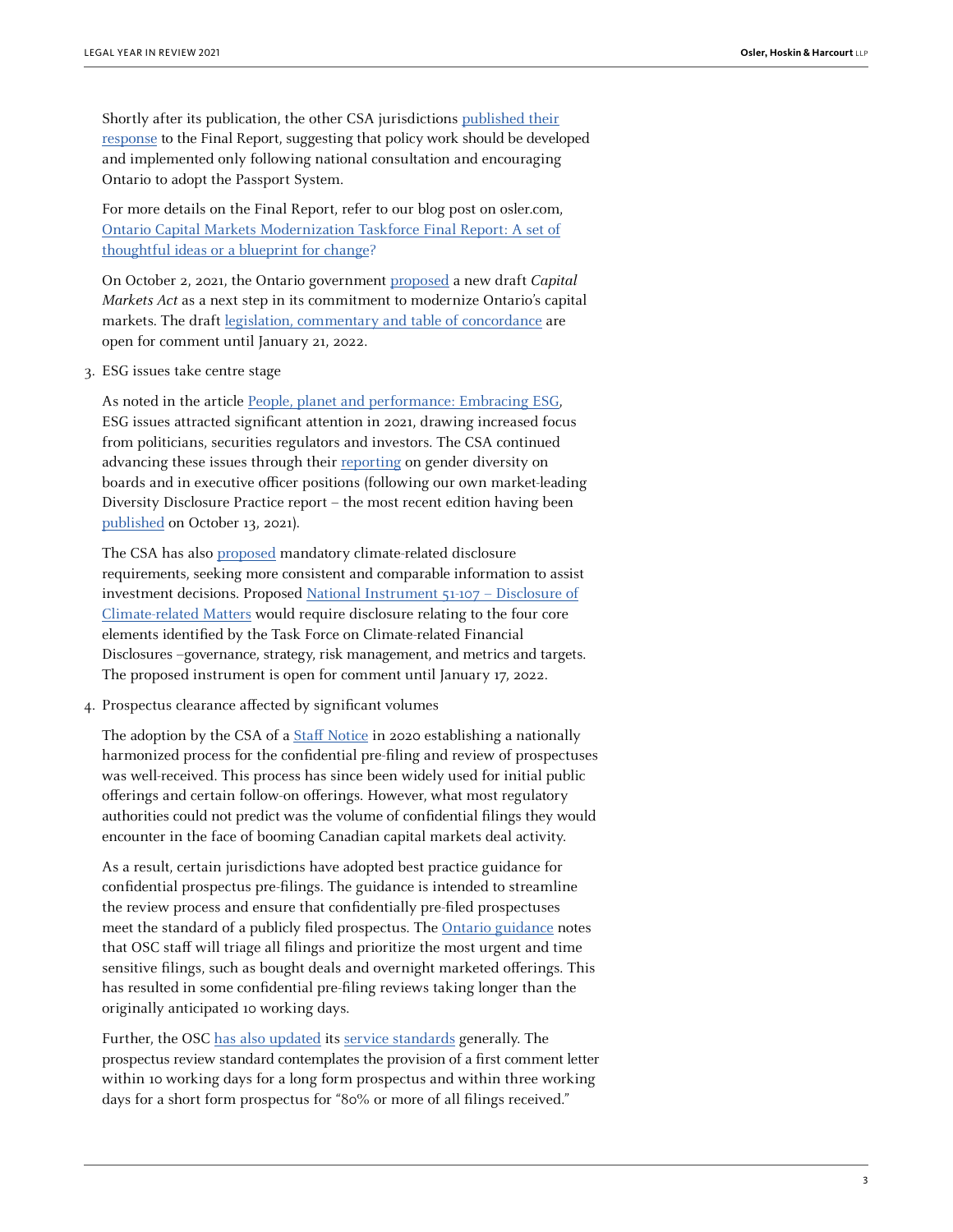Issuers and underwriters should continue to take into account potential review and clearance delays when planning their offering timelines (for both confidential and public filings).

5. Streamlining continuous disclosure

In line with the CSA's efforts to reduce regulatory burdens, in May 2021 the CSA [proposed changes](https://www.securities-administrators.ca/news/canadian-securities-regulators-seek-comment-on-proposal-to-streamline-continuous-disclosure-requirements/) to the continuous disclosure requirements for non-investment fund reporting issuers. The [proposal seeks](https://www.osc.ca/en/securities-law/instruments-rules-policies/5/51-102/proposed-amendments-national-instrument-51-102-continuous-disclosure-obligations-and-other) to (i) streamline and clarify certain disclosure requirements in the management's discussion and analysis (MD&A) and the annual information form (AIF) for noninvestment fund reporting issuers, (ii) eliminate certain requirements that are redundant or no longer applicable, (iii) combine the financial statements, MD&A and, where applicable, AIF into one reporting document called the annual disclosure statement for annual reporting purposes, and the interim disclosure statement for interim reporting purposes, and (iv) introduce a small number of new requirements to address gaps in disclosure.

The proposed revisions to National Instrument 51-102 were the subject of a comment period that closed in September. Subject to the completion of the comment process and the receipt of required approvals, the final amendments are expected to be published in September 2023 and to become effective on December 15, 2023.

6. Non-IFRS (Non-GAAP) disclosure – New rule finally takes effect

Following more than two and a half years of proposals and comments with respect to the adoption of a proposed rule regarding the use of non-GAAP measures, on May 27, 2021, the CSA [published new disclosure requirements](https://www.securities-administrators.ca/news/canadian-securities-regulators-publish-final-rule-for-non-gaap-and-other-financial-measures/) for the use of non-GAAP and other financial measures. New [National](https://www.osc.ca/sites/default/files/2021-05/csa_20210527_52-112_non-gaap.pdf) [Instrument 52-112 – Non-GAAP and Other Financial Measures Disclosure](https://www.osc.ca/sites/default/files/2021-05/csa_20210527_52-112_non-gaap.pdf) (NI 52-112) came into effect in August 2021 for reporting issuers starting with their documents filed for a financial year ending on or after October 15, 2021.

NI 52-112 has changed the approach to non-GAAP measures by replacing non-binding guidance (previously set out in CSA Staff Notice 52-306) with a formal instrument having the force of law. While the instrument is generally consistent with the guidance, there are clarifications and expansions on the guidance that issuers are well advised to consider in their continuous disclosure. For instance, the CSA has clarified in the companion policy that NI 52-112 applies to a reporting issuer in respect of its disclosure contained on both websites and social media. Also, NI 52-112 will permit reporting issuers to incorporate by reference certain reconciliation and other disclosures from their annual and interim MD&A where they choose not to include the required reconciliation and other disclosure in the actual document containing non-GAAP measures (such as a press release).

For more details regarding NI 52-112, refer to our Osler Update on osler.com, [Understanding recent changes to non-GAAP and other financial](https://www.osler.com/en/resources/regulations/2021/understanding-recent-changes-to-non-gaap-and-other-financial-measure-disclosure) [measures disclosure](https://www.osler.com/en/resources/regulations/2021/understanding-recent-changes-to-non-gaap-and-other-financial-measure-disclosure).

Following more than two and a half years of proposals and comments with respect to the adoption of a proposed rule regarding the use of non-GAAP measures, on May 27, 2021, the CSA [published](https://www.securities-administrators.ca/news/canadian-securities-regulators-publish-final-rule-for-non-gaap-and-other-financial-measures/) [new disclosure requirements](https://www.securities-administrators.ca/news/canadian-securities-regulators-publish-final-rule-for-non-gaap-and-other-financial-measures/) for the use of non-GAAP and other financial measures.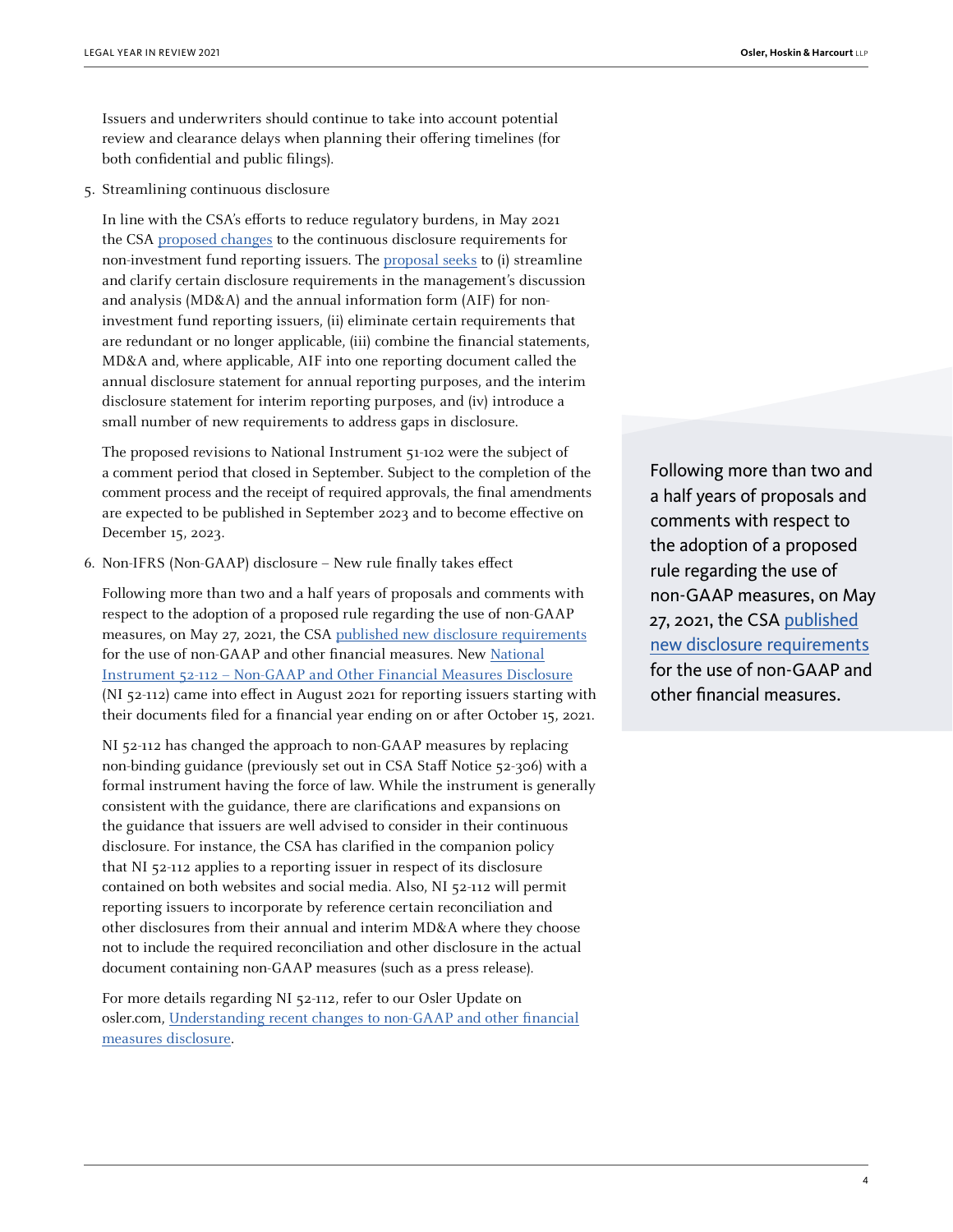7. A match made in heaven? Regulators move to combine SROs

Following the release of the 2020 CSA [consultation paper](https://www.securities-administrators.ca/aboutcsa.aspx?id=1937) seeking feedback on the framework for self-regulatory organizations (SROs) in Canada, the CSA [announced](https://www.securities-administrators.ca/news/canadian-securities-regulators-to-establish-new-single-enhanced-self-regulatory-organization/) its [plan](https://www.securities-administrators.ca/wp-content/uploads/2021/10/CSA-Position-Paper-on-SRO-Framework-Final-with-Appendices.pdf) to create a new, single SRO that will consolidate the functions of the Investment Industry Regulatory Organization of Canada (IIROC) and the Mutual Fund Dealers Association of Canada (MFDA). The CSA has created an integrated working committee to determine the new corporate structure for the combined SRO and will oversee a new governance structure.

The CSA has indicated its expectations that the new SRO will facilitate easier and more cost-effective access to a broader range of investment products and services for the public. The combined SRO is also generally expected to result in cost savings for dealers. We expect the implementation of the combined SRO will require significant time and effort.

8. Making capital raising easier … potentially

In 2021, we saw continued progress in the CSA's efforts to make capital raising more efficient for small and mid-sized issuers.

After proposing new crowdfunding rules in 2020 that were intended to harmonize and replace a number of local rules in force in certain provinces, the CSA [adopted](https://www.securities-administrators.ca/news/canadian-securities-regulators-adopt-new-nationally-harmonized-start-up-crowdfunding-rules/) a new nationally harmonized rule – [National Instrument](https://www.osc.ca/en/securities-law/instruments-rules-policies/4/45-110/csa-notice-publication-national-instrument-45-110-start-crowdfunding-registration-and-prospectus) [45-110 – Start-up Crowdfunding Registration and Prospectus Exemptions](https://www.osc.ca/en/securities-law/instruments-rules-policies/4/45-110/csa-notice-publication-national-instrument-45-110-start-crowdfunding-registration-and-prospectus). The new instrument builds upon the existing patchwork framework created by a multilateral instrument, together with blanket orders, that was previously in effect. The instrument also increases the maximum amount that can be raised in a 12-month period to \$1.5 million (from \$500,000 previously) and increases the maximum individual amounts a purchaser can subscribe for to \$2,500 per offering, or \$10,000 if the purchaser obtains advice from a registered dealer that the investment is suitable.

In July 2021, the CSA also [proposed](https://www.securities-administrators.ca/news/canadian-securities-regulators-propose-streamlined-capital-raising-option-for-canadian-listed-issuers/) a new prospectus exemption for issuers listed on a Canadian stock exchange. The new exemption would allow issuers who have been a reporting issuer for at least 12 months to file a short offering document to supplement its disclosure record. It would also permit the issuer to raise up to the greater of \$5 million or 10% of the issuer's market capitalization, to a maximum of \$10 million, annually. Shares distributed under the exemption would be freely tradeable. Although [changes](https://www.osc.ca/en/securities-law/instruments-rules-policies/4/45-106/csa-notice-and-request-comment-proposed-amendments-national-instrument-45-106-prospectus) to National Instrument 45-106 – Prospectus Exemptions have been proposed and a comment period has concluded, it is not clear that changes implementing the new exemption will be adopted.

In an effort to provide more flexibility for capital raising, securities regulators in Alberta and Saskatchewan have introduced two new prospectus exemptions. The [first exemption](https://www.securities-administrators.ca/news/alberta-and-saskatchewan-securities-regulators-adopt-new-self-certified-investor-prospectus-exemption/) permits sales to investors who certify that they possess certain financial or investment knowledge and who acknowledge that they understand the risks of investing. Subject to certain exceptions for investments in issuers listed on a Canadian stock exchange, self-certified investors are limited to investments of \$10,000 in any one issuer and \$30,000 across multiple businesses annually.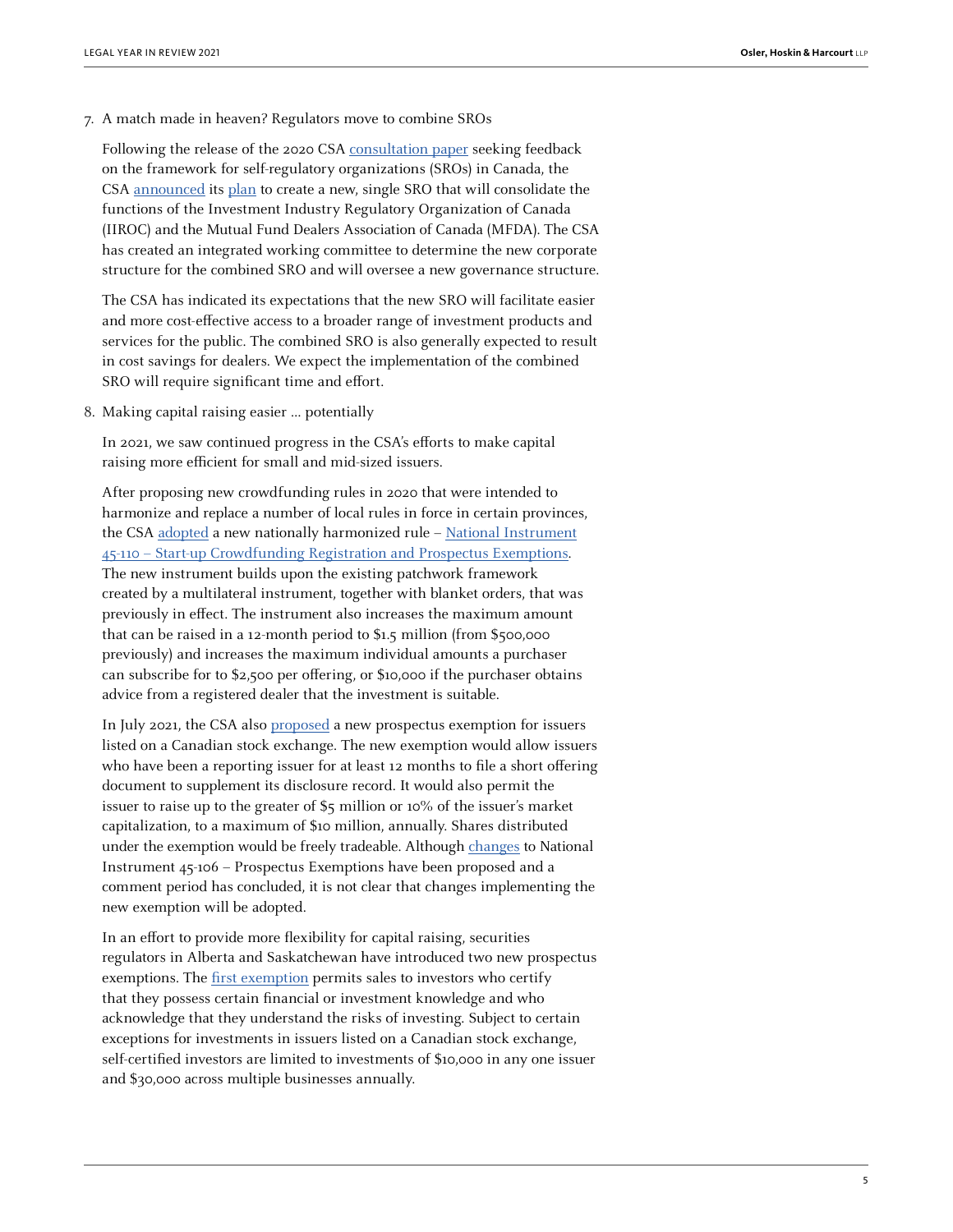The [second exemption](https://www.securities-administrators.ca/news/alberta-and-saskatchewan-securities-regulators-seek-comment-on-proposed-new-small-business-financing-initiative/) has been proposed to provide greater access to capital by start-ups and other small businesses. It will allow these businesses to raise up to \$5 million using a streamlined offering document from investors in these provinces who wouldn't otherwise qualify under other prospectus exemptions.

9. Is it significant? Or primary? CSA seek to harmonize their approach for IPO issuers

In August 2021, the CSA [proposed](https://www.securities-administrators.ca/news/canadian-securities-regulators-seek-comments-on-proposal-to-harmonize-the-interpretation-of-the-primary-business-requirements/) clarifications to [Companion Policy 41-101](https://www.osc.ca/sites/default/files/2021-08/ni_20210812_41-101_financial-statement-requirements.pdf) that are intended to harmonize the interpretation of financial statement requirements for long form prospectuses. Inconsistent interpretations between CSA jurisdictions with respect to the application of the rules relating to the treatment of acquired businesses (whether they would be treated as a "significant acquisition" or regarded as the "primary business" of the issuer) has led to issuers facing increased time, cost and uncertainty to clear a prospectus. In particular, acquisitive issuers have been required to either provide a full three years of audited financial statements for an acquired business, together with MD&A for the acquired business, or obtain exemptive relief, which is not always possible to obtain.

The new proposal provides additional guidance on what constitutes a primary business and what constitutes a predecessor entity for purposes of the financial statement requirements. If adopted, we expect the proposed changes to result in fewer requests for exemptive relief with respect to financial statements of an acquired business in the context of a Canadian initial public offering. In our **[comment letter](https://www.osc.ca/sites/default/files/2021-10/com_20211011_41-101_osler-hoskin-harcourt.pdf)** to the CSA, we applauded the CSA for the progress made in seeking to harmonize the approach nationally and encouraged the CSA to adopt the revisions quickly.

10.British Columbia Securities Commission proposes to regulate promotional activity

On May 26, 2021, the British Columbia Securities Commission (BCSC) published proposed [British Columbia Instrument 51-519 – Promotional](https://www.bcsc.bc.ca/-/media/PWS/New-Resources/Securities-Law/Instruments-and-Policies/Policy-5/51519-BCI-Proposed-May-26-2021.pdf) [Activity Disclosure Requirements](https://www.bcsc.bc.ca/-/media/PWS/New-Resources/Securities-Law/Instruments-and-Policies/Policy-5/51519-BCI-Proposed-May-26-2021.pdf), which would establish a framework for promotional activity disclosure. The proposed rules are intended to improve the transparency of information available to investors, while helping the BCSC "identify and hold responsible those issuers and persons who conduct problematic promotional activity."

The proposed rules would apply to "promotional activity," which would capture a broad range of actions, including a promoter making oral statements at a sales event or investor meeting, publishing written materials such as emails or newsletters, and posting on social media. If adopted, the new rule would also require certain disclosure at the time of the promotional activity, including the name of the person retained to conduct the promotional activity, any compensation provided to the person for conducting the promotional activity, whether the person owns securities or related financial instruments that are the subject of the promotional activity and disclosure of any platform or other medium through which the promotional activity will occur. An issuer that has engaged another person to conduct promotional activities will be responsible for ensuring such promotional activity is conducted in compliance with the proposed rule.

Inconsistent interpretations between CSA jurisdictions with respect to the application of the rules relating to the treatment of acquired businesses has led to issuers facing increased time, cost and uncertainty to clear a prospectus.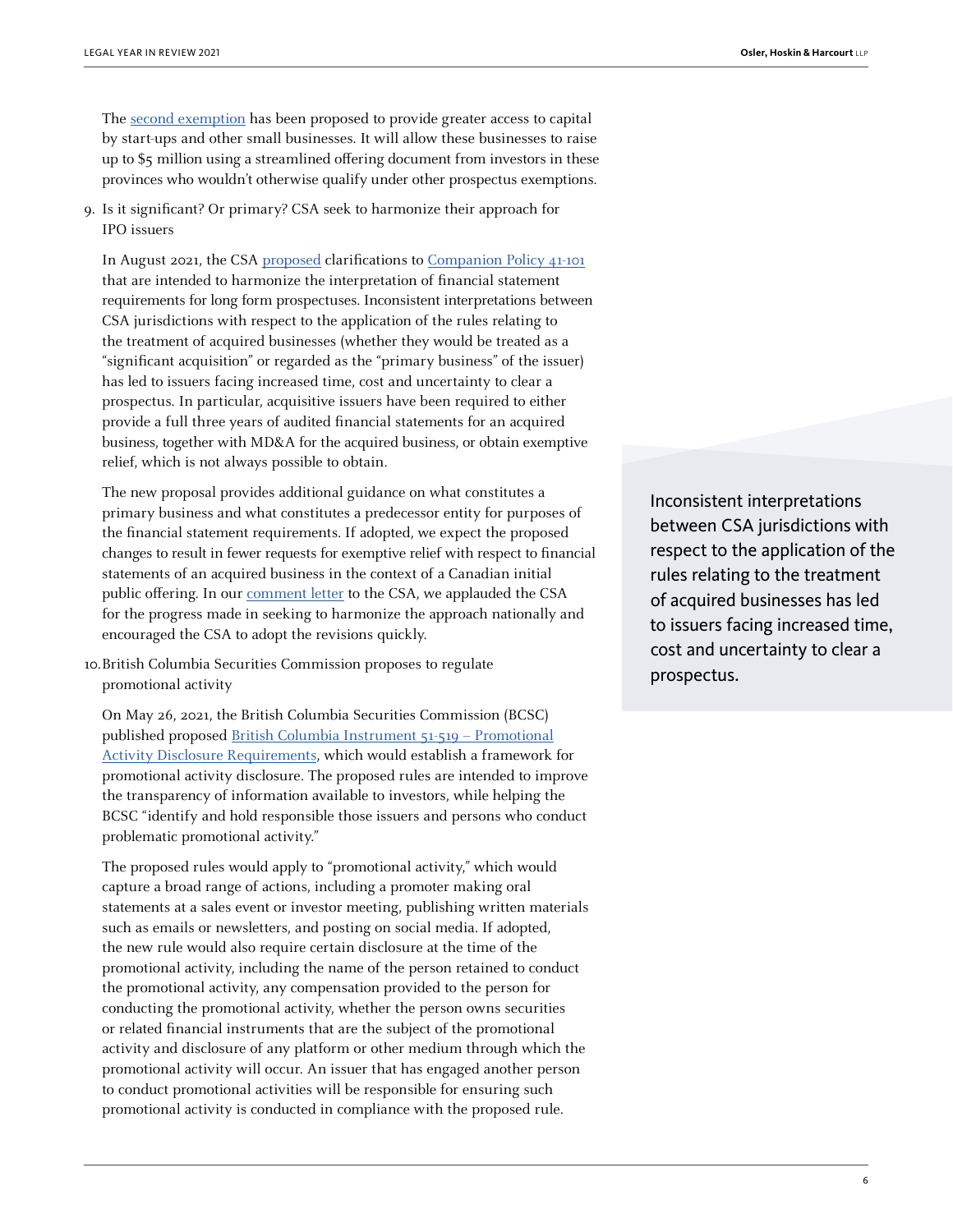Venture issuers will be subject to an additional requirement to issue a press release announcing any engagement of a person to conduct promotional activities as well as certain details of that engagement. Venture issuers would also be required to disclose the components of their promotional activities in their interim and annual MD&A where the total expenditures on promotional activities exceeded 10% of their total operating expenses.

Certain persons are excluded from the proposed rules, including directors, officers and employees of an issuer where they are conducting promotional activities for that issuer. The proposed rules were subject to a comment period that has now passed and the BCSC has not yet indicated how they intend to proceed with the proposed rules.

## Continued evolution anticipated

As the CSA continues to review the regulatory landscape and to propose ways to achieve efficiencies for issuers and for other capital markets participants, continued progress in the securities regulatory landscape is likely to occur in 2022. Many of these areas will be directly affected by the continuing push to modernize Canadian securities regulation and reduce regulatory burdens, particularly as the Ontario government continues to consider the Taskforce's recommendations.